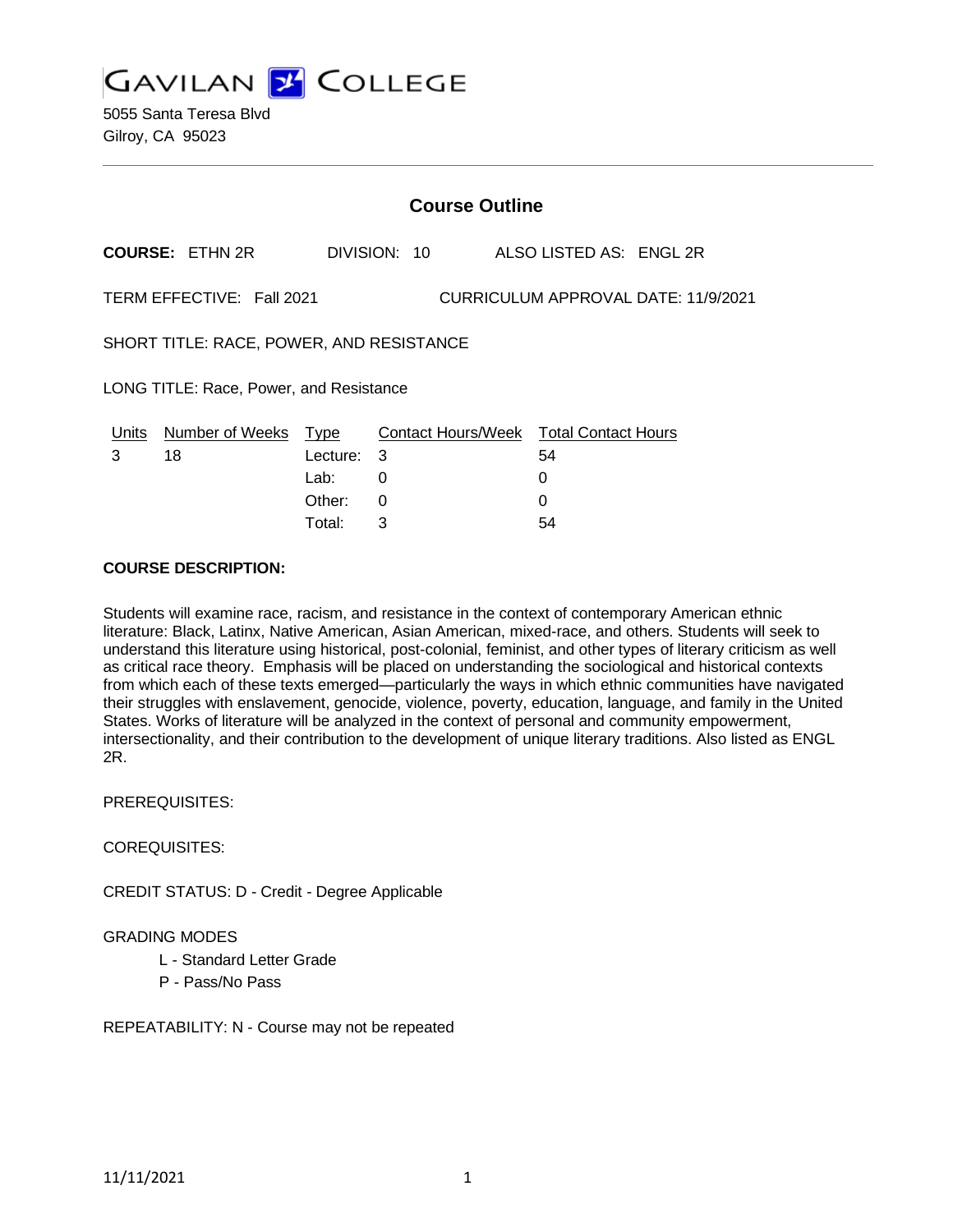SCHEDULE TYPES:

- 02 Lecture and/or discussion
- 05 Hybrid
- 71 Dist. Ed Internet Simultaneous
- 72 Dist. Ed Internet Delayed

# **STUDENT LEARNING OUTCOMES:**

By the end of this course, a student should:

1. Examine American ethnic literature as a means to understand historic and contemporary issues of race, racism, and resistance.

2. Analyze American ethnic literature within a critical framework.

3. Understand and analyze the historical, social, and cultural value of American ethnic works of literature.

### **COURSE OBJECTIVE:**

1. Describe how Latinx, African American, Asian American, and Native American authors, works, and readers contribute to anti-racist practices and movements to build a diverse, just, and equitable society beyond the classroom.

2. Describe how struggle, resistance, social justice, solidarity, and liberation are represented in Latinx, African American, Asian American, and Native American literature and are relevant to current social issues in the communities of color.

3. Critically discuss the representation in Latinx, African American, Asian American, and Native American literature of the intersection of race and ethnicity with other forms of difference affected by hierarchy and oppression, such as class, gender, sexuality, religion, spirituality, national origin, immigration status, ability, and/or age.

4. Analyze critical events in the histories, cultures, and intellectual traditions, lived-experiences and social struggles as represented in Latinx, African American, Asian American, and Native American literature with a particular emphasis on agency and group-affirmation.

5. Analyze and articulate concepts of ethnic studies in Latinx, African American, Native American, and Asian American literature, including but not limited to race and ethnicity, racialization, equity, ethno-centrism, white supremacy, self-determination, liberation, decolonization and anti-racism.

### **CONTENT, STUDENT PERFORMANCE OBJECTIVES, OUT-OF-CLASS ASSIGNMENTS**

CURRICULUM APPROVAL DATE: 11/9/2021

5 Hours

Introduction, with an examination of gender, to the first ethnic American writers in the context of the historic oppression of people of color in the US: genocide of Native Americans, colonization of indigenous land/Mexico, enslavement of African Americans, and racialized immigration policies as well as in the context of the white male literary canon.

5 Hours

Students will be introduced to and will practice applying political literary theories--such as postcolonial criticism, culture studies, new historicism, feminist criticism, psychoanalysis, Marxist criticism, and lesbian, gay, and queer criticism--to ethnic American works of literature.

7 Hours

### Genocide and Colonization

Students will explore and problematize the creation of race and racism in the context of Native American genocide and attempted cultural genocide, exploring in literature the themes of colonization, rape, the brutal California mission system, disenfranchisment in reservations and education, and the consequent impact on the collective and individual indigenous psyche.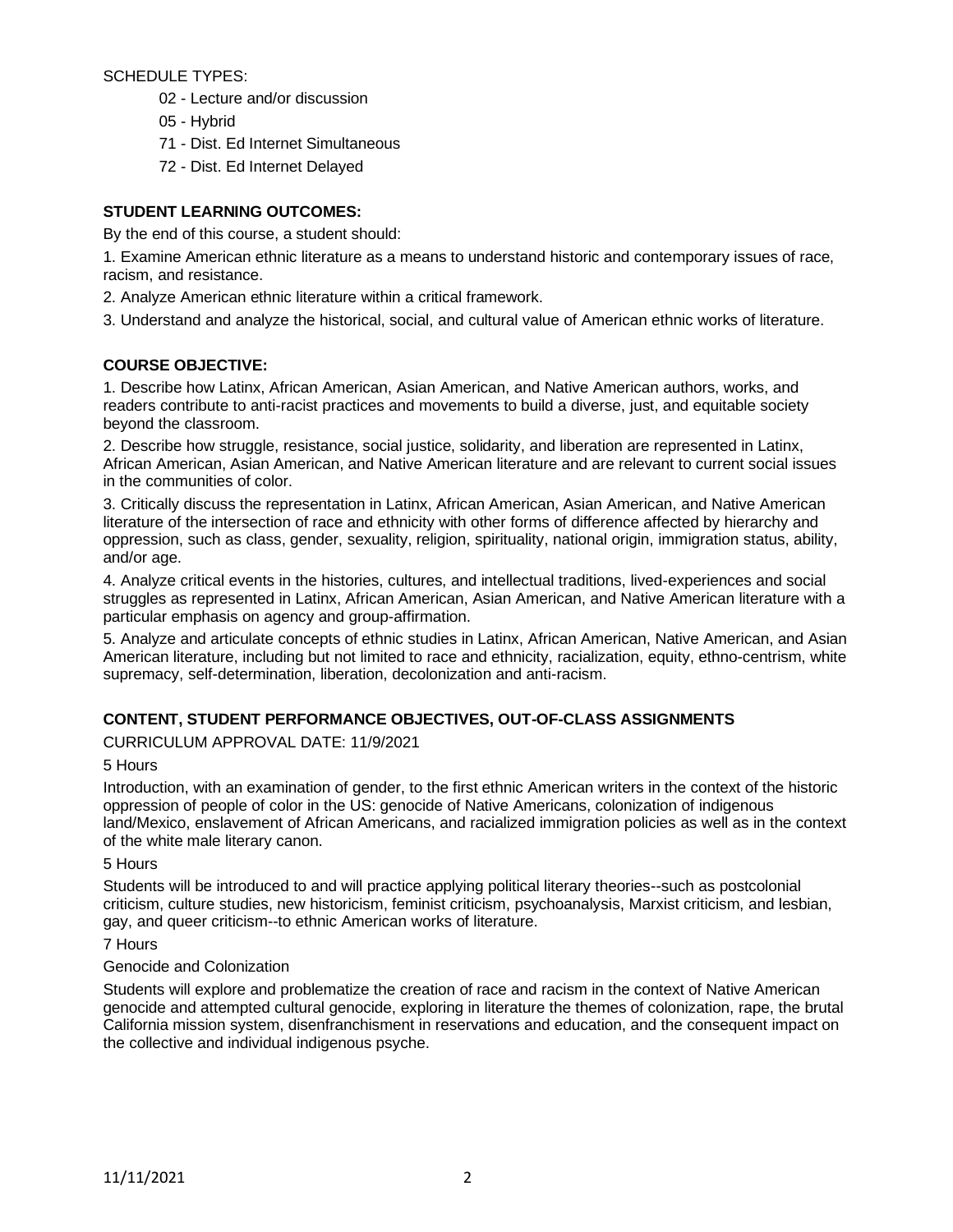# 7 Hours

# Slavery

Through literature, we will explore how enslavement and its legacy have shaped the lives of African Americans with themes including, but not limited to: personhood and citizenship, exploitation of labor, violence against women, discrimination and racism, identity and fluidity, social inequality, cultural exploitation, criminalization and violence.

## 7 Hours

## Family, Gender, and Language

We will explore themes of acculturation, family, and language within ethnic American literature and the way writers from immigrant and American-born backgrounds of Asian and Latinx descent navigate gender roles and the pressures of American society. Racism, particularly in education and the workplace, will be examined for its influence on family dynamics, language, and gender.

### 7 Hours

## Crime and Punishment

We will examine the relationship between the criminalization of people of color and literature: how writers use stories about the law to express ideas of humanity and their views of the criminal justice system; and the interplay between law and morality. We will explore how the systematic and blatant racism of the legal system impacts undocumented immigrants, males in disenfrancished/gang-affiliated communities, and women and children who suffer abuse.

#### 7 Hours

## **Culture**

We will explore how ethnic American literature both reflects and creates culture as writers navigate discrimination, internalized oppression, and systematic racism. The role mainstream American pop culture plays in the perpetuation of eurocentrism, white supremacy, exclusion, and the stereotyping of people of color will be examined in contrast to ethnic American literature, pop culture, and the real lives and experiences of people of color.

### 7 Hours

# Identity and Resistance

In response to social movements such as the fight for ethnic studies, AIM, the Civil Rights Movement, the National Coalition for Redress and Reparations, United Farm Workers strikes, and intersectional feminism and LGBTQ+ activism, we will explore how writings by people of color both reflect and advocate for social change, not only transforming a racist society but internalized oppression in communities of color. We will seek to understand how writers have reimagined ethnic American identities and claimed a unique and authentic voice in the fight for social justice.

2 Hours

Final Exam

# **METHODS OF INSTRUCTION:**

Lectures, seminars, textbooks, and class discussions.

# **OUT OF CLASS ASSIGNMENTS:**

Required Outside Hours: 108

Assignment Description:

Out-of-Class assignments may include literary analysis, annotation assignments, peer responses, readerresponse journals, essays, research papers, etc.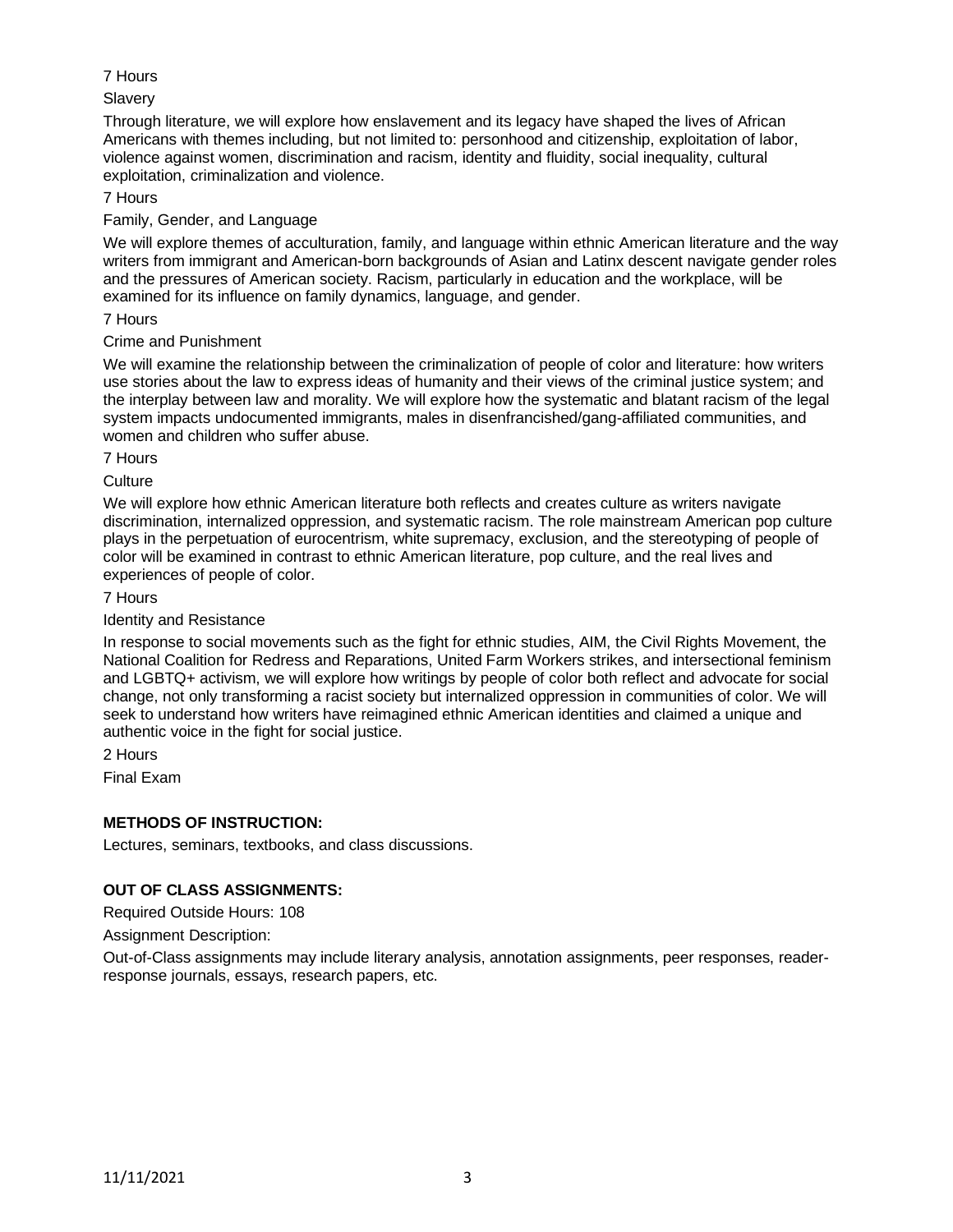## **METHODS OF EVALUATION:**

Writing assignments

Percent of total grade: 70.00 %

Writing assignments may include essays, journals (short, informal close readings), literary analysis, written responses to exam questions, portfolios, etc.

Other methods of evaluation

Percent of total grade: 30.00 %

Additional methods of evaluation may include seminar participation, recitations, oral presentations based on research, application of literary theory, close readings, and/or personal/cultural reflections and connections, etc.

### **REPRESENTATIVE TEXTBOOKS:**

Recommended Representative Textbooks Louise Erdrich. Tracks. New York: Harper-Perennial,2004. ISBN: 0060972459 Reading Level of Text, Grade: 12 Verified by: Christina Salvin Patrice Vecchione. Ink Knows No Borders: Poems of the Immigrant and Refugee Experience. Oakland: Triangle Square,2019. ISBN: 1609809076 Reading Level of Text, Grade: 12 Verified by: Christina Salvin Toni Morrison. The Bluest Eye. New York: Vintage,2007. This is a classic African-American literary text ISBN: 0307278841 Reading Level of Text, Grade: 12 Verified by: Christina Salvin Victor Villasenor. Walking Stars. New York: Dell Publishing,1994. This is a classic collection of short stories by a Latino author. ISBN: 0385316542 Reading Level of Text, Grade: 10 Viet Thanh Nguyen. The Sympathizer. New York: Grove Press,2015. ISBN: 9780802124944 Reading Level of Text, Grade: 14 Verified by: Christina Salvin